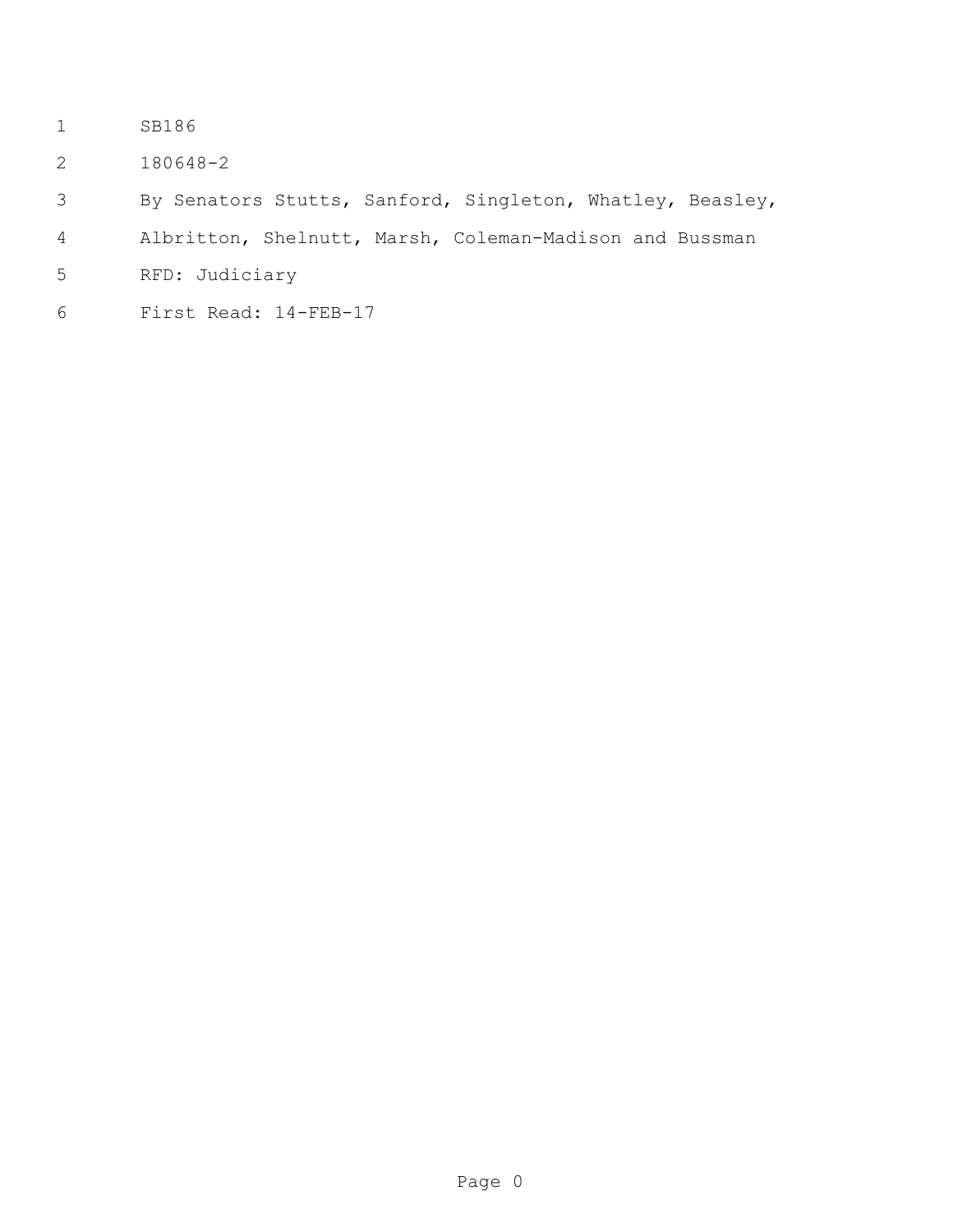SYNOPSIS: Existing law specifies that it is the policy of this state that parents who are divorced or separated have frequent and continuing contact with their children, but existing law establishes no statutory definition of frequent and continuing contact. Existing law also specifies that joint custody does not necessarily mean equal physical custody. This bill would delete from existing law the 17 statement that joint custody does not necessarily mean equal physical custody. This bill would revise existing definitions regarding custody to be consistent with terminology used in case law and to specify that both parents share all aspects of parenting. This bill would establish uniform guidelines to be used in all child custody determinations. This bill would create a rebuttable

180648-2:n:01/06/2017:JMH/th LRS2016-3315R1

 presumption that both parents are fit to make parenting decisions and to have maximum parenting time with their child. This bill would also provide

Page 1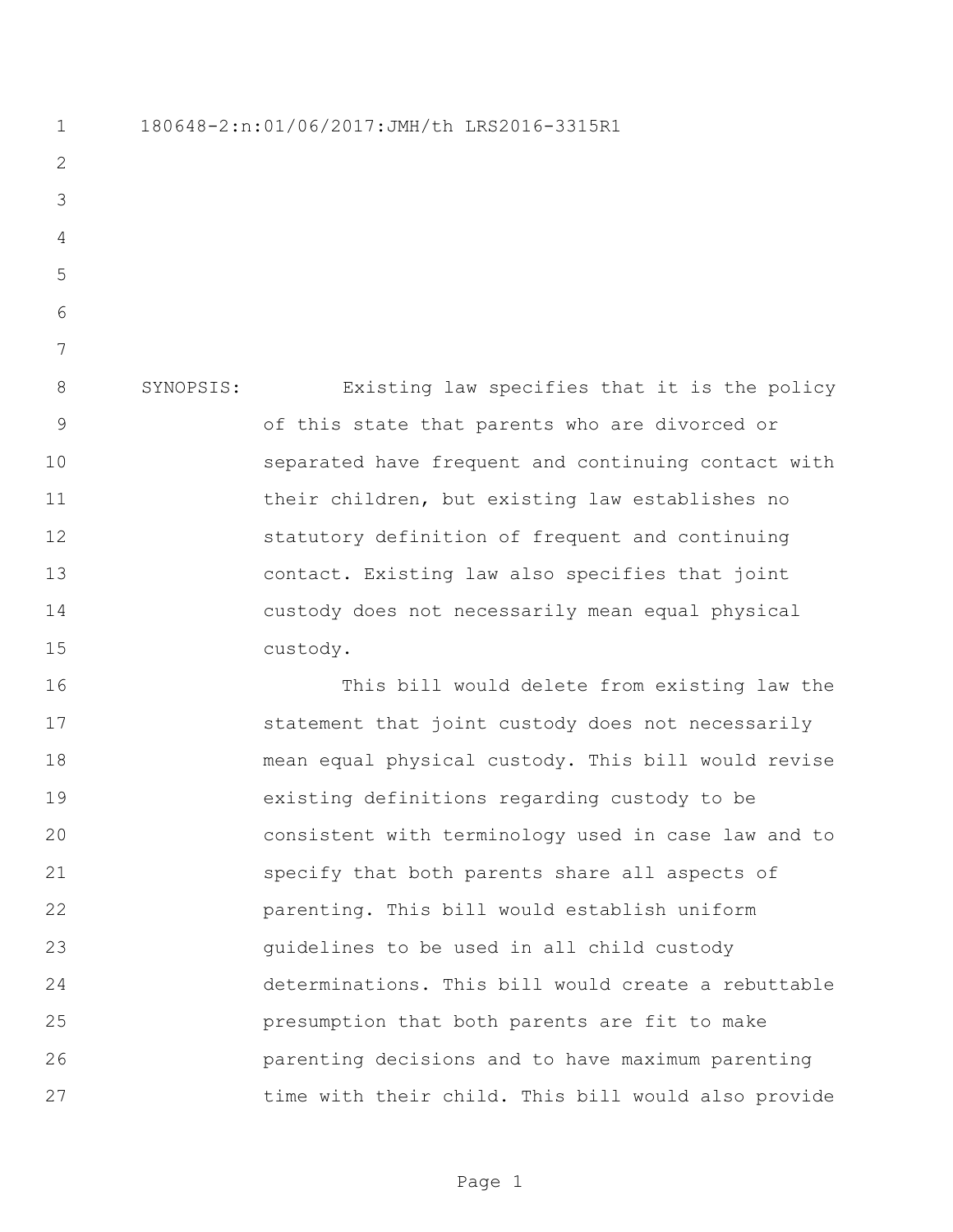1 that it is the public policy of this state that a court with jurisdiction enforce all parenting time, visitation, custody, and child support orders in 4 the same manner.

 Existing law requires the parties in a child custody matter to submit a parenting plan only in cases where the parties request joint custody.

 This bill would require the parties to submit a parenting plan in all cases. This bill would also authorize the court to establish a **parenting plan when the parties are unable to agree**  upon one. This bill would specify additional **13** remedies to a party when a parent, without proper cause, fails to adhere to the time sharing schedule in a parenting plan including makeup parenting time **and reimbursement for costs and attorney fees.** 

A BILL

## TO BE ENTITLED

## 20 AN ACT

 To amend Sections 30-3-150, 30-3-151, 30-3-152, and 30-3-153 of, and to add Section 30-3-158 to, the Code of Alabama 1975, relating to child custody; to clarify the policy of this state regarding child custody; to provide definitions; to require a parenting plan and to authorize the court to establish a parenting plan in certain situations; to specify

Page 2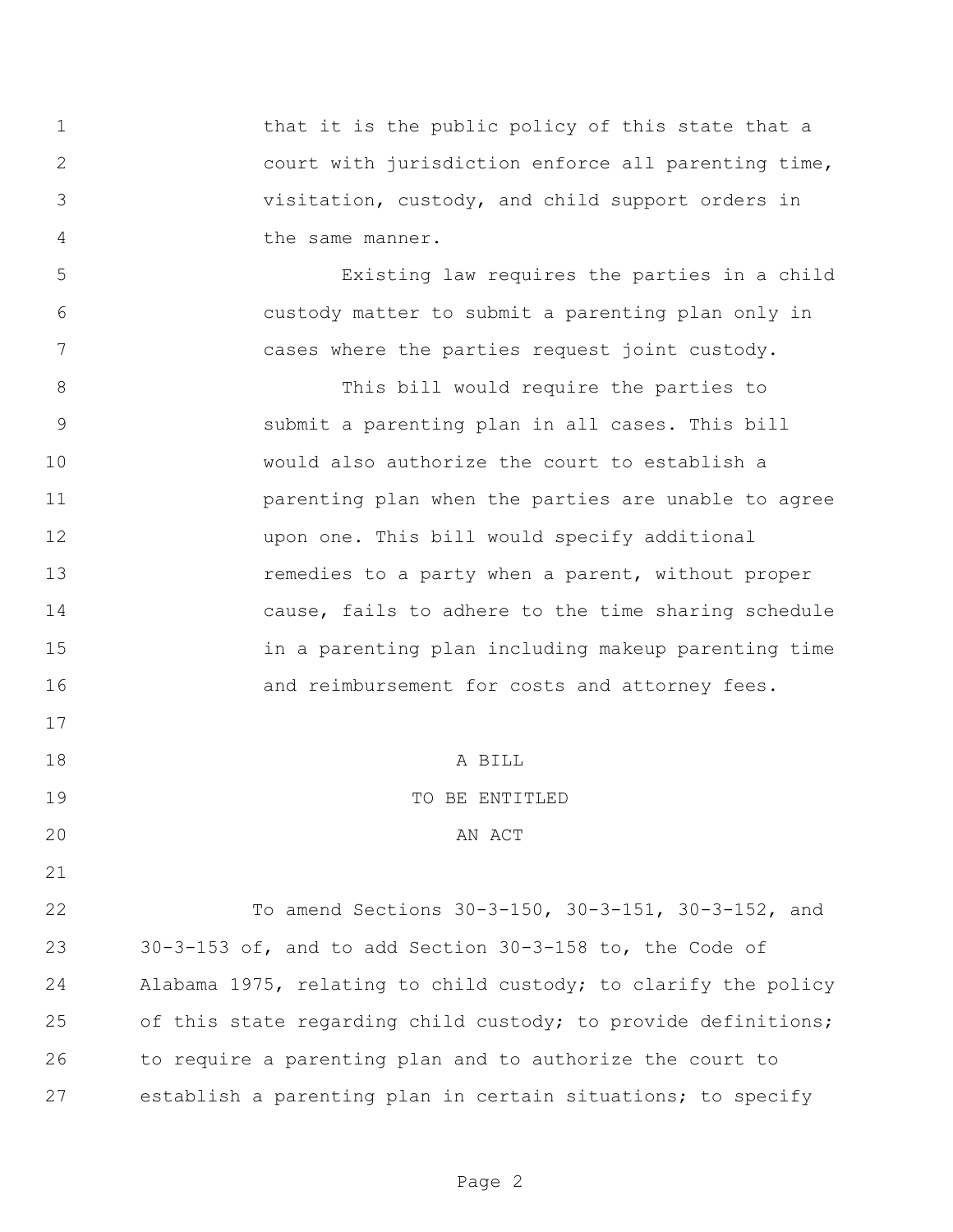the contents of the parenting plan; to specify the factors the court may consider in establishing a parenting plan; and to specify remedies when a party fails to adhere to certain provisions in a parenting plan. BE IT ENACTED BY THE LEGISLATURE OF ALABAMA: Section 1. This act shall be known and may be cited as the Children's Equal Access Act. Section 2. Sections 30-3-150, 30-3-151, 30-3-152, and 30-3-153 of the Code of Alabama 1975, are amended to read as follows: "§30-3-150. **12 W** The The Custody. It is the policy of this state to assure that minor children have frequent and continuing contact with parents who have shown the ability to act in the best interest of their children and to encourage parents to share in the rights and responsibilities of rearing their children after the parents have separated or dissolved their 18 marriage. Joint custody does not necessarily mean equal **physical custody.**  "§30-3-151. "For the purposes of this article the following words shall have the following meanings: "(1) JOINT CUSTODY. Joint legal custody and joint physical custody. 25 "(2) JOINT LEGAL CUSTODY. Both When both parents have equal rights and responsibilities for major decisions concerning the child, including, but not limited to, the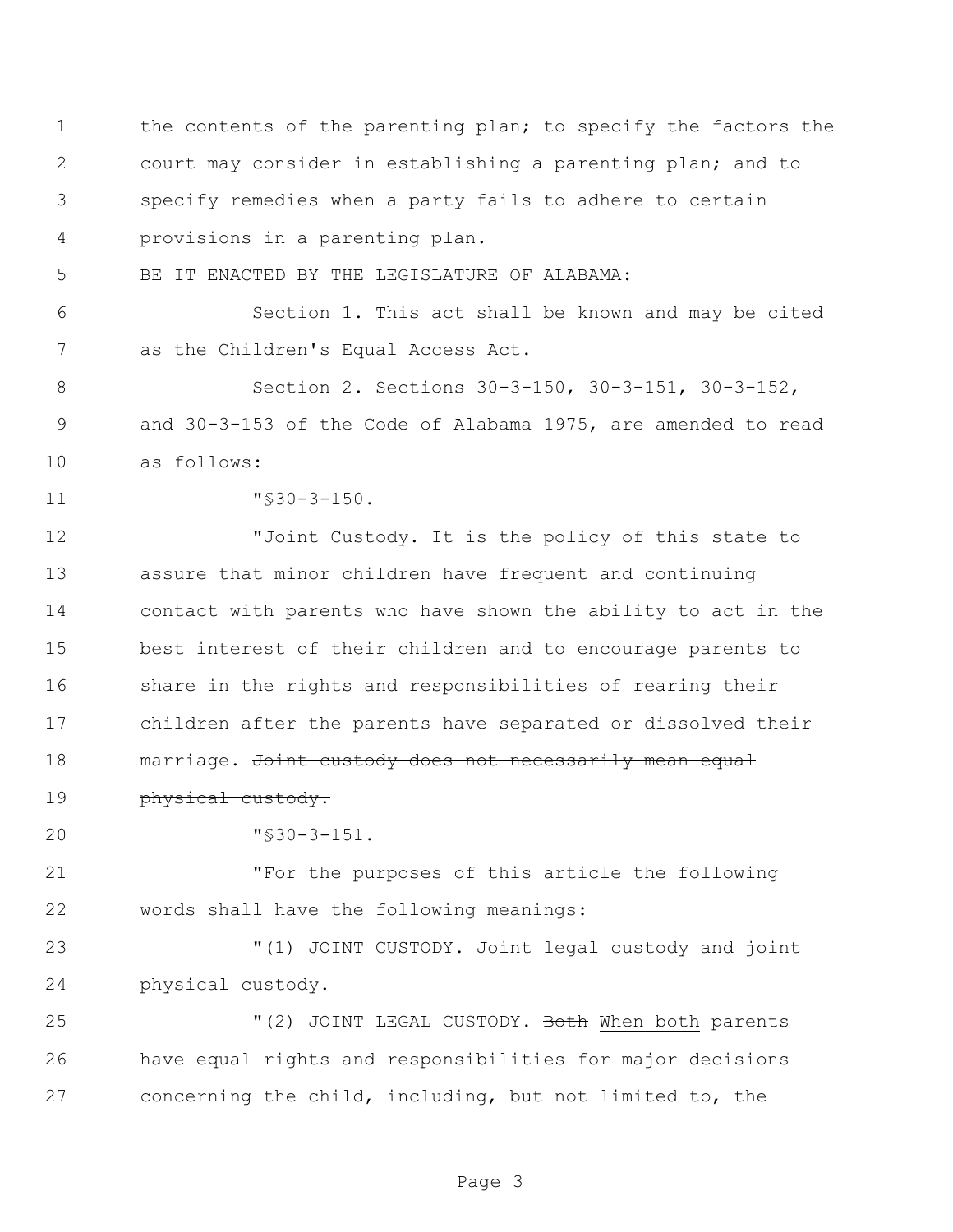education of the child, health care, and religious training, and the responsibility to discuss those decisions and consider the wishes and concerns of each parent and the child. The 4 court may designate one parent to have sole power tie-breaking 5 authority to make certain major decisions while both parents **retain equal rights and responsibilities for other decisions;**  however, that designation does not negate the responsibility of that parent to discuss those decisions with the other parent and to consider the other parent's wishes and concerns. In the event of an impasse and in the absence of an express award of tie-breaking authority, the primary physical custodian shall have tie-breaking authority for those decisions.

 $(3)$  JOINT PHYSICAL CUSTODY. Physical When physical custody is shared by the parents in a way that assures the child frequent and substantial contact with each parent. Joint 17 bhysical custody does not necessarily mean means physical custody of equal or approximately equal durations of time. "(4) NONRESIDENTIAL CUSTODIAL PARENT. The parent with whom the child does not live the majority of the time and who does not have the primary authority and responsibility for the day-to-day care of a child or the authority to establish where a child will live, but does have the authority and responsibility for the day-to-day care of a child when the child is in his or her physical custody and not in the physical custody of the parent with primary physical custody.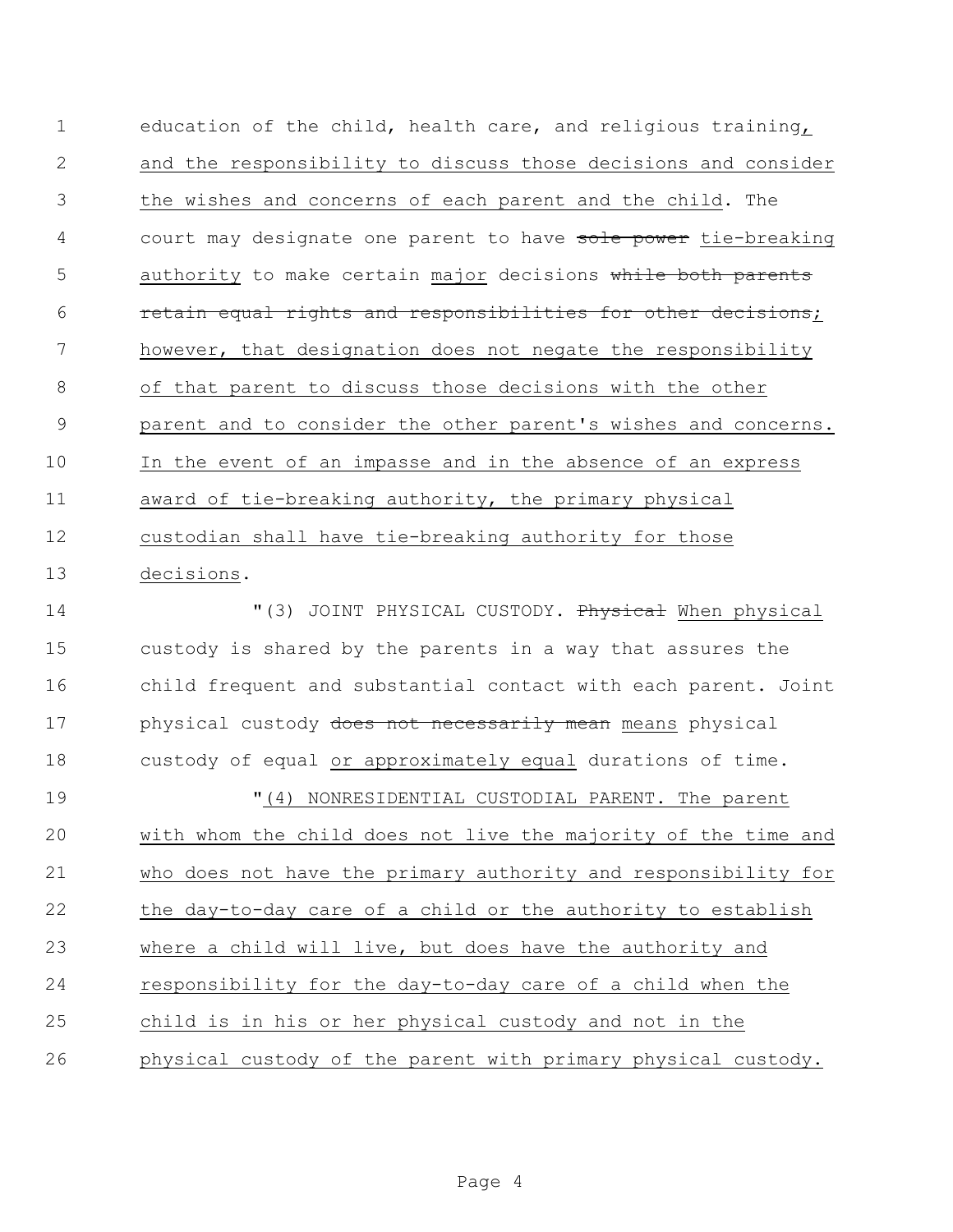"(5) PARENTING PLAN. A plan that specifies the time which a minor child will spend with each parent.

 "(5)(6) SOLE PRIMARY PHYSICAL CUSTODY. One parent has sole physical custody and the other parent has rights of **visitation except as otherwise provided by the court.** When one parent has the authority and responsibility for the day-to-day care of a child and to establish where a child will live.

 $(7)$  RESTRICTED PHYSICAL CUSTODY. When a parent's physical access to a child is limited to supervised custody, no overnight custody, a suspension of physical contact, or any other restrictions on custody determined by the court to be in the best interest of the child.

**T** (4)(8) SOLE LEGAL CUSTODY. One When one parent has sole rights and responsibilities to make major decisions concerning the child, including, but not limited to, the education of the child, health care, and religious training. "§30-3-152.

18  $(18)$   $(20)$  The court shall in every case consider presume 19 joint custody but may award any form of custody which is 20 determined to be in the best interest of the child.  $\pm n$  determining whether joint custody is in the best interest of 22 the child, the court shall consider the same factors 23 considered in awarding sole legal and physical custody and all 24 of the following factors This presumption may only be overcome by clear and convincing evidence that the parent not receiving 26 joint custody is unfit as a result of abuse, neglect, or abandonment of the child or children. In determining how to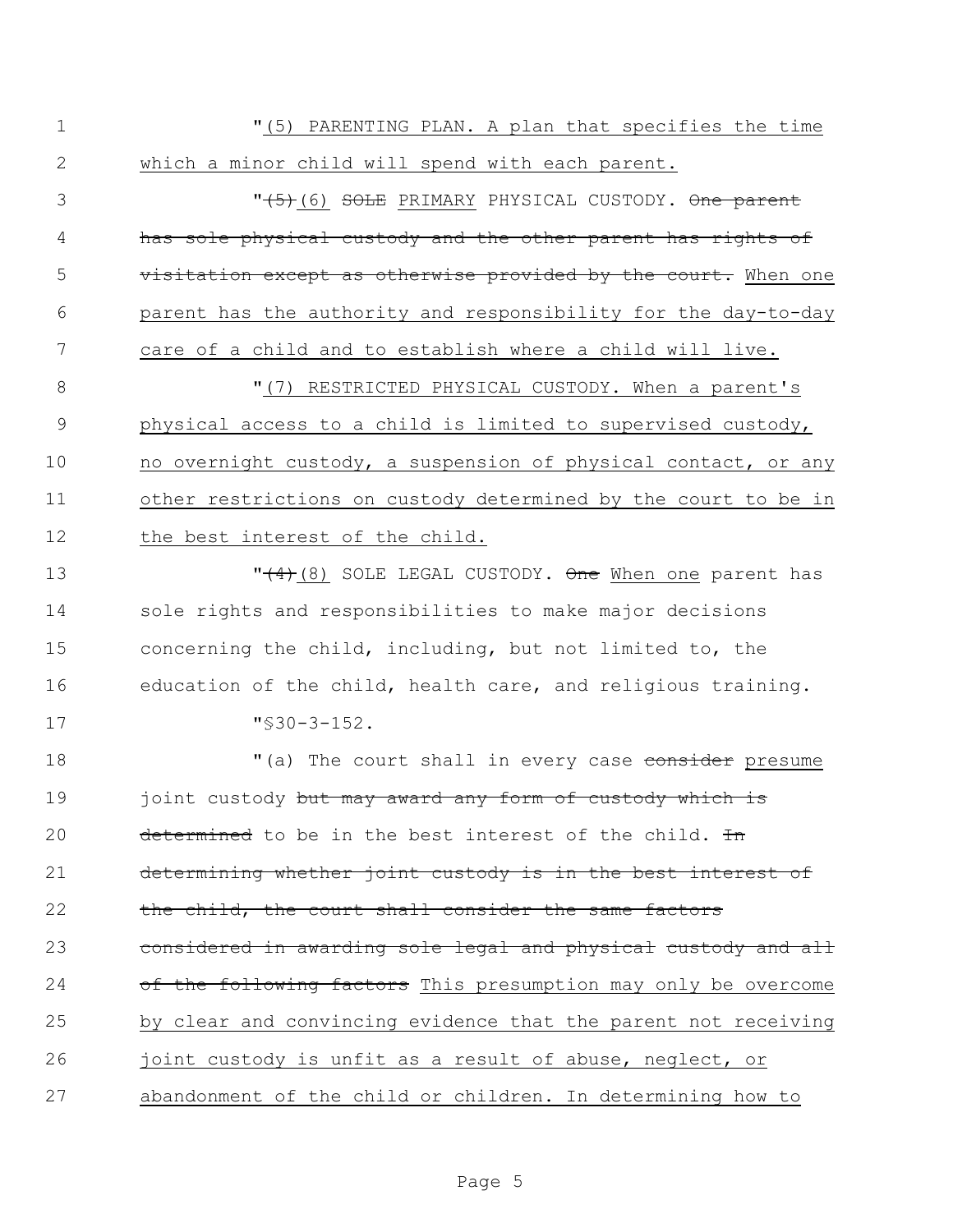award joint custody, the court shall consider all of the following factors:

 "(1) The agreement or lack of agreement of the parents on joint custody.

 "(2) The past and present ability of the parents to cooperate with each other and make decisions jointly.

7 The ability of the parents to encourage the sharing of love, affection, and contact between the child and the other parent.

 "(4) Any history of or potential for child abuse, spouse abuse, or kidnapping.

 "(5) The geographic proximity of the parents to each other as this relates to the practical considerations of joint physical custody.

 "(b) The court may order a form of joint custody without the consent of both parents, when it is in the best interest of the child.

18 "(c) If both parents request joint custody, the presumption is that joint custody is in the best interest of the child. Joint custody shall be granted in the final order 21 of the court unless the court makes specific findings as to 22 why joint custody is not granted of abuse, neglect, or abandonment.

 "(d) If joint custody is not awarded by the court, all of the following factors shall be considered by the court when determining which other custody arrangement is in the best interest of the child. The court may weigh various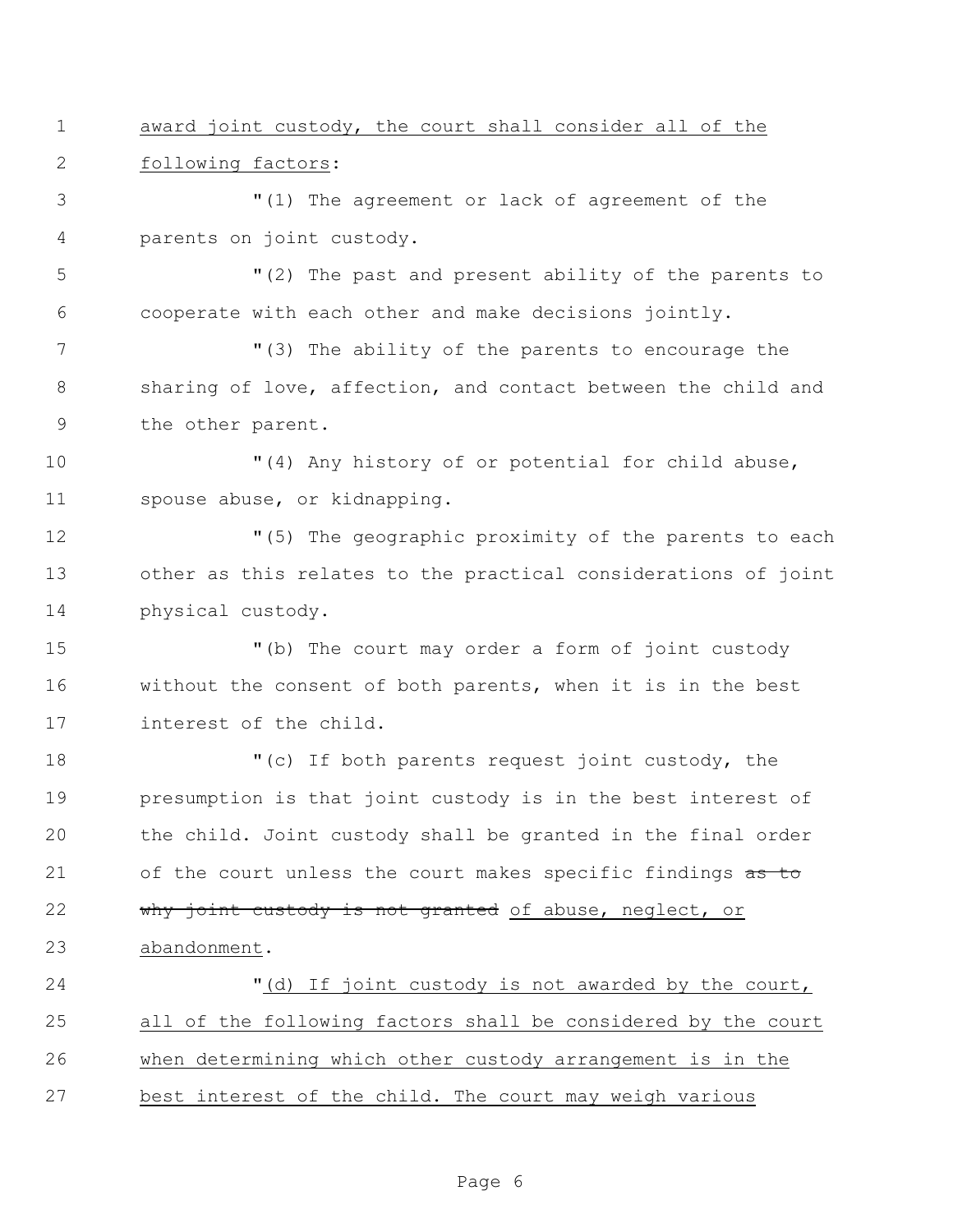| $\mathbf 1$   | factors differently based on the facts presented and the best |
|---------------|---------------------------------------------------------------|
| 2             | interests of the child:                                       |
| 3             | "(1) The preferences of the parents.                          |
| 4             | "(2) Moral, mental, and physical fitness of each              |
| 5             | parent.                                                       |
| 6             | "(3) The capacity of each parent to provide a loving          |
| 7             | relationship and the needs of each child, including the       |
| 8             | child's emotional, social, moral, material, and educational   |
| $\mathcal{G}$ | needs.                                                        |
| 10            | "(4) The history of cooperation between the parents,          |
| 11            | including the past and present history and the capacity of    |
| 12            | each parent to facilitate or encourage a continuing           |
| 13            | parent-child relationship with both parents.                  |
| 14            | "(5) Each parent's home environment.                          |
| 15            | "(6) Each parent's criminal history or evidence of            |
| 16            | violence, sexual, mental, or physical abuse.                  |
| 17            | "(7) Evidence of substance abuse by either parent.            |
| 18            | "(8) The child's age and any special needs.                   |
| 19            | "(9) Characteristics of those seeking custody,                |
| 20            | including age, character, stability, and mental and physical  |
| 21            | health.                                                       |
| 22            | "(10) The report and recommendation of any expert             |
| 23            | witnesses or other independent investigator.                  |
| 24            | "(11) Each parent's knowledge and familiarity with            |
| 25            | the child and pre- and post-separation involvement in the     |
| 26            | child's life.                                                 |
| 27            | "(12) Military considerations.                                |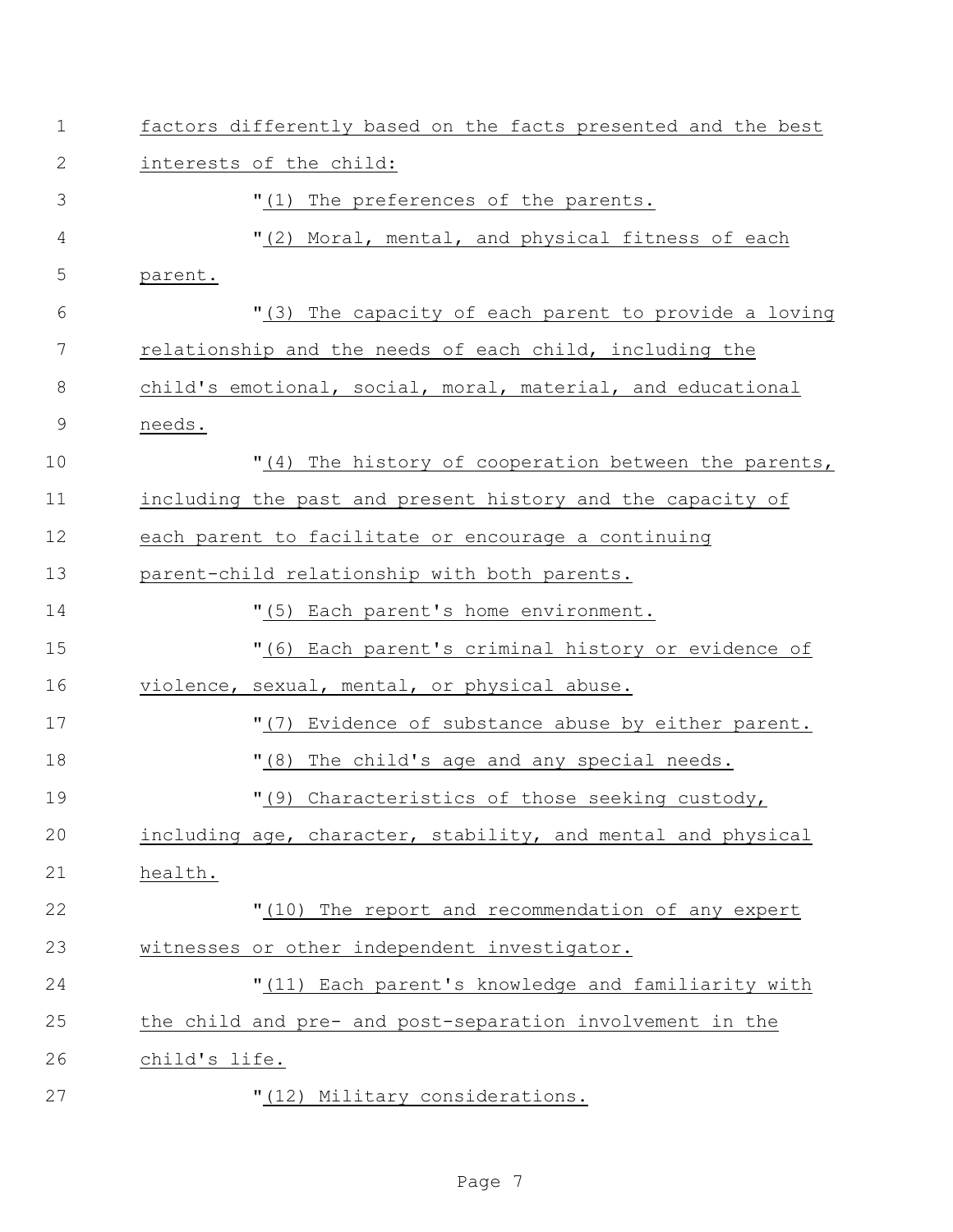| $\mathbf 1$  | "(13) The effect on the child of disrupting or                 |
|--------------|----------------------------------------------------------------|
| $\mathbf{2}$ | continuing an existing custodial status.                       |
| 3            | "(14) The child's current adjustment to or                     |
| 4            | involvement with his or her community.                         |
| 5            | "(15) The relationship between each parent and the             |
| 6            | child.                                                         |
| 7            | "(16) The preference of the child if the child is of           |
| $8\,$        | sufficient age and maturity.                                   |
| $\mathsf 9$  | "(17) The relationship between the child, the                  |
| 10           | child's peers, siblings, or other relatives.                   |
| 11           | "(18) Any other relevant factors.                              |
| 12           | $"$ \$30-3-153.                                                |
| 13           | "(a) In order to implement joint custody, the The              |
| 14           | court shall require each parent to submit, as part of their    |
| 15           | agreement separately or together, provisions covering matters  |
| 16           | relevant to the care and custody of the child, including, but  |
| 17           | not limited to, all of the following:                          |
| 18           | "(1) The care and education of the child. How the              |
| 19           | parents will share and be responsible for the daily tasks with |
| 20           | the upbringing of the child.                                   |
| 21           | "(2) The medical and dental care of the child. A               |
| 22           | parenting plan that specifies the time the minor child will    |
| 23           | spend with each parent.                                        |
| 24           | "(3) Holidays and vacations. A designation of who is           |
| 25           | responsible for any and all forms of health care,              |
| 26           | school-related matters, including the address to be used for   |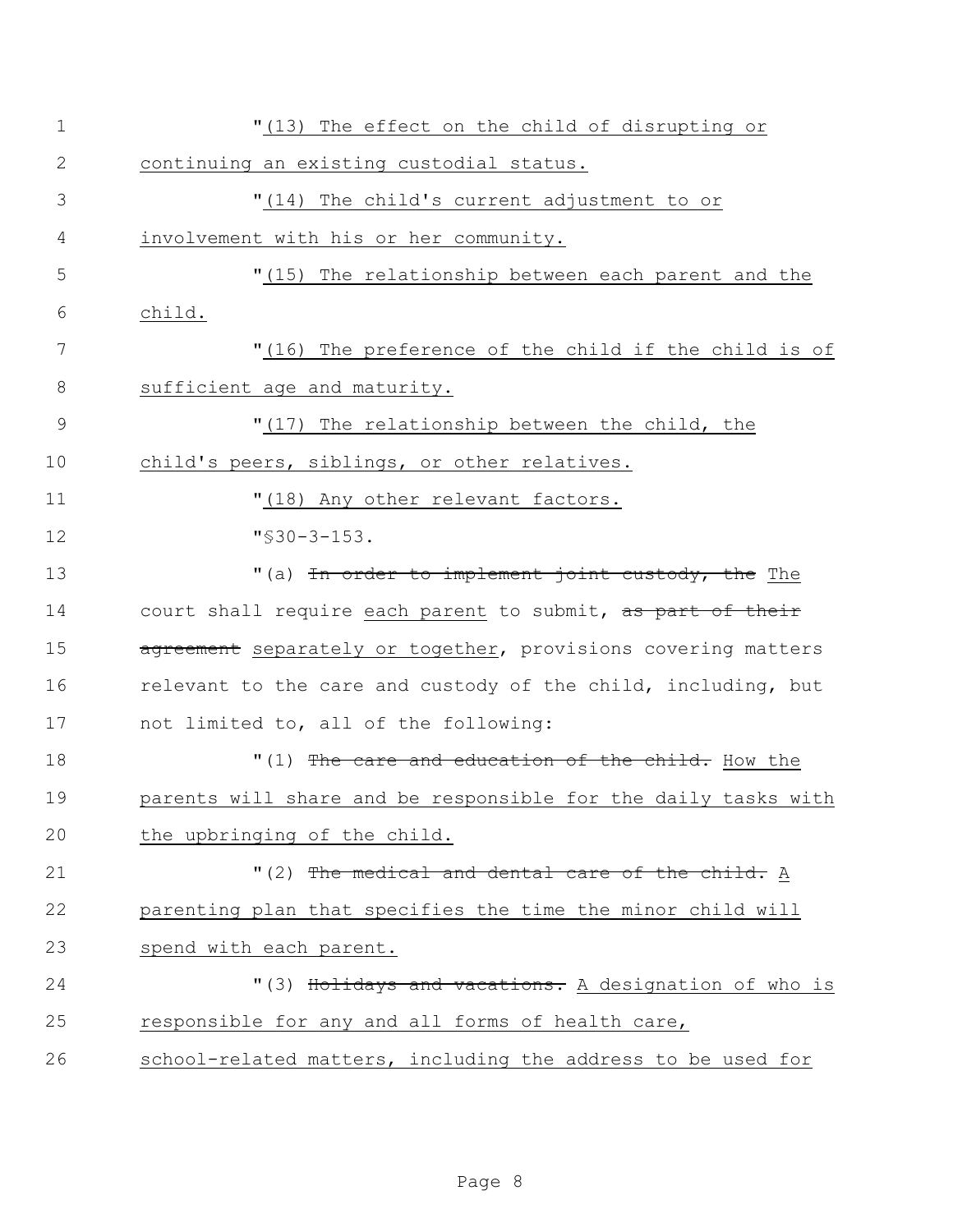| 1  | school residential determination and registration, and other   |
|----|----------------------------------------------------------------|
| 2  | activities.                                                    |
| 3  | "(4) Child support. Transportation arrangements for            |
| 4  | the child, including who bears the cost for transporting the   |
| 5  | child.                                                         |
| 6  | "(5) Other necessary factors that affect the                   |
| 7  | physical or emotional health and well-being of the child. The  |
| 8  | methods and technologies that the parents will use to          |
| 9  | communicate with the child and each other.                     |
| 10 | "(6) Designating the parent possessing primary                 |
| 11 | authority and responsibility regarding involvement of the      |
| 12 | minor child in academic, religious, civic, cultural, athletic, |
| 13 | and other activities, and in medical and dental care if the    |
| 14 | parents are unable to agree on these decisions. The exercise   |
| 15 | of this primary authority is not intended to negate the        |
| 16 | responsibility of the parties to notify and communicate with   |
| 17 | each other as provided in this article. Any other matter       |
| 18 | specifically delineated by the court.                          |
| 19 | "(7) The division of any expenses in addition to               |
| 20 | child support as provided by Rule 32 of the Rules of Judicial  |
| 21 | Administration.                                                |
| 22 | "(8) A designation of the parent possessing primary            |
| 23 | authority and responsibility regarding involvement of the      |
| 24 | minor child in academic, religious, civic, cultural, athletic, |
| 25 | and other activities, and in medical and dental care if the    |
| 26 | parents are unable to agree on these decision.                 |
|    |                                                                |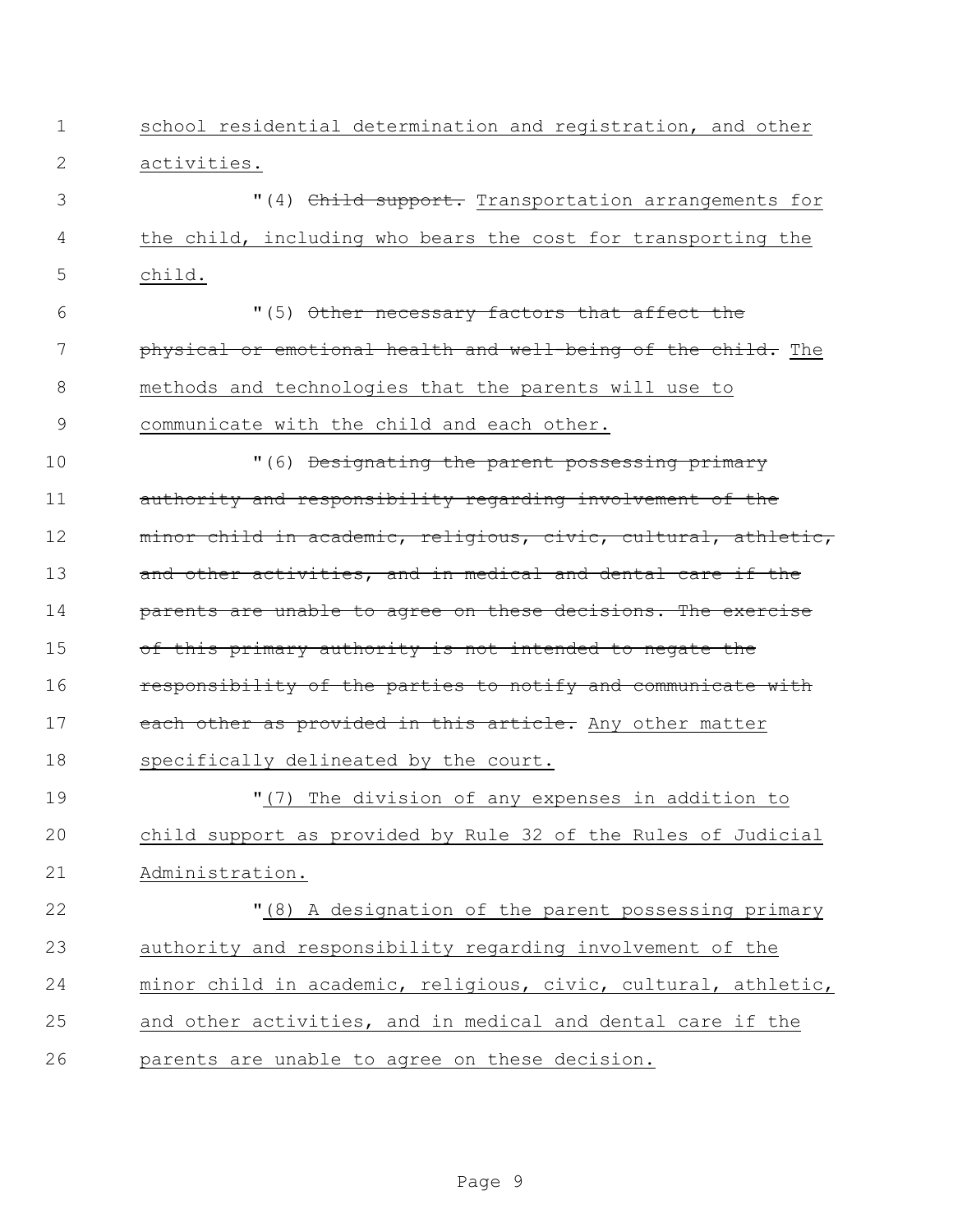| $\mathbf 1$  | "(b) The Administrative Office of Courts shall post            |
|--------------|----------------------------------------------------------------|
| $\mathbf{2}$ | on its website a copy of any sample or model parenting plans   |
| 3            | provided by the Alabama Law Institute. If the parties are      |
| 4            | unable to reach an agreement as to the provisions in           |
| 5            | subsection (a), the court shall set the plan.                  |
| 6            | "(c) If both parents submit the same parenting plan,           |
| 7            | the presumption is that the parenting plan jointly submitted   |
| 8            | by the parents is in the best interest of the child. The       |
| $\mathsf 9$  | parenting plan jointly submitted by both parents shall be      |
| 10           | granted in the final order of the court unless the court makes |
| 11           | specific findings as to why the parenting plan jointly         |
| 12           | submitted by the parties is not granted."                      |
| 13           | Section 3. Section 30-3-158 is added to the Code of            |
| 14           | Alabama 1975, to read as follows:                              |
| 15           | $$30-3-158.$                                                   |
| 16           | (a) When a parent refuses to adhere to the time                |
| 17           | sharing schedule in the parenting plan ordered by the court    |
| 18           | without proper cause, the court may take any of the following  |
| 19           | actions:                                                       |
| 20           | (1) After calculating the amount of time sharing               |
| 21           | improperly denied, award the parent denied time a sufficient   |
| 22           | amount of extra time sharing to compensate for the time        |
| 23           | sharing missed, and such time sharing shall be ordered as      |
| 24           | expeditiously as possible in a manner consistent with the best |
| 25           | interests of the child and scheduled in a manner that is       |
| 26           | convenient for the parent deprived of time sharing. In         |
| 27           | ordering any makeup time sharing, the court shall schedule the |